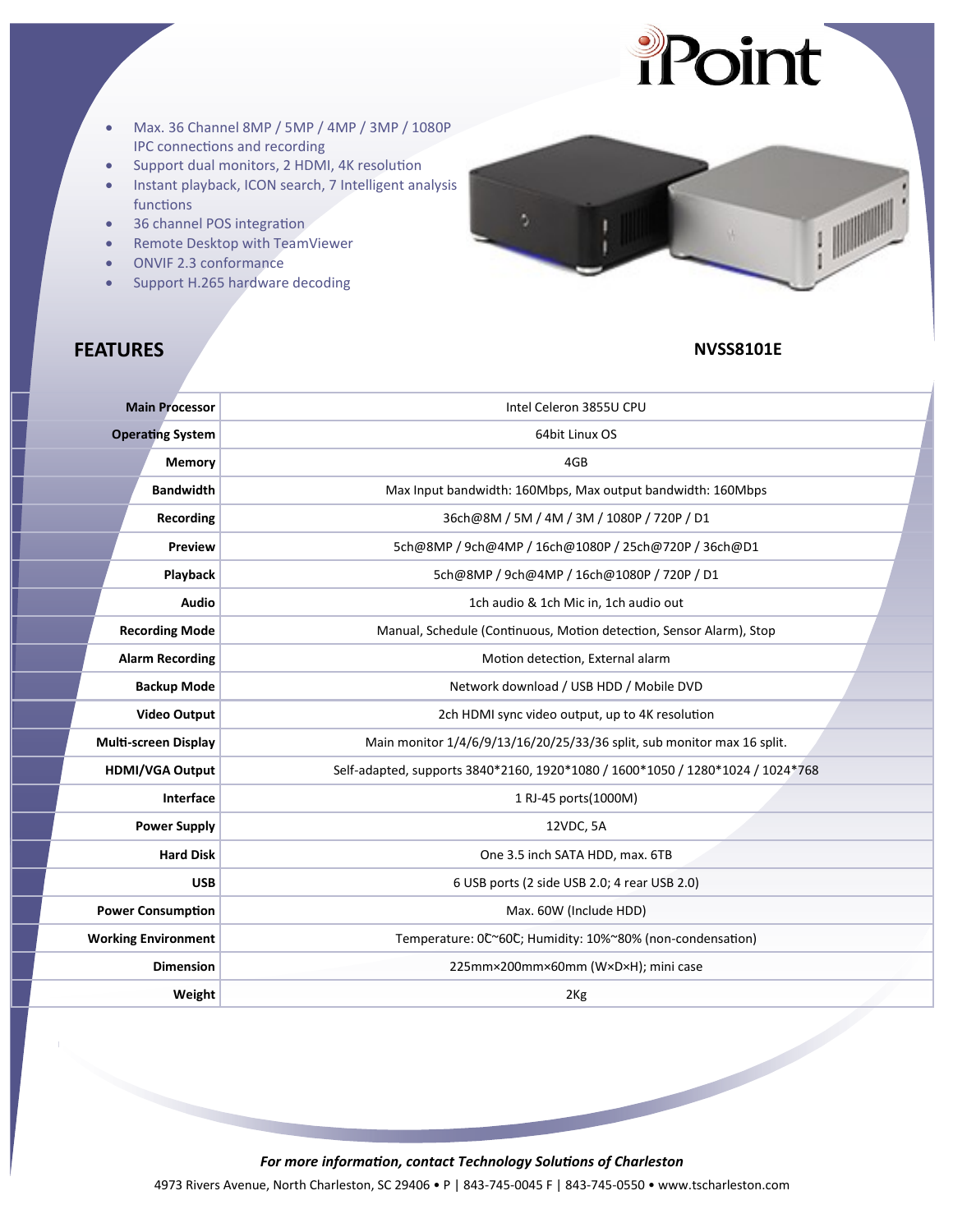- Max. 36 Channel 8MP /4MP / 1080P IPC connections and recording
- Support dual monitors, 2 HDMI, 4K resolution
- Instant playback, ICON search, 7 Intelligent analysis func‐ tions
- 36 channel POS integration
- NAS Case
- Support H.265/H.264 hardware decoding



Point

# **FEATURES** NVSS8104

| <b>Main Processor</b>       | Intel Celeron 3855U CPU                                                        |
|-----------------------------|--------------------------------------------------------------------------------|
| <b>Operating System</b>     | 64bit Linux OS                                                                 |
| <b>Memory</b>               | 4GB                                                                            |
| <b>Bandwidth</b>            | Max Input bandwidth: 160Mbps, Max output bandwidth: 160Mbps                    |
| Recording                   | 36ch@8M / 5M / 4M / 3M / 1080P / 720P / D1                                     |
| Preview                     | 5ch@8MP / 9ch@4MP / 16ch@1080P / 25ch@720P / 36ch@D1                           |
| Playback                    | 5ch@8MP / 9ch@4MP / 16ch@1080P / 720P / D1                                     |
| <b>Audio</b>                | 1ch audio & 1ch Mic in, 1ch audio out                                          |
| <b>Recording Mode</b>       | Manual, Schedule (Continuous, Motion detection, Sensor Alarm), Stop            |
| <b>Alarm Recording</b>      | Motion detection, External alarm                                               |
| <b>Backup Mode</b>          | Network download / USB HDD / Mobile DVD                                        |
| <b>Video Output</b>         | 2ch HDMI sync video output, up to 4K resolution                                |
| <b>Multi-screen Display</b> | Main monitor 1/4/6/9/13/16/20/25/33/36 split, sub monitor max 16 split.        |
| <b>HDMI/VGA Output</b>      | Self-adapted, supports 3840*2160, 1920*1080 / 1600*1050 / 1280*1024 / 1024*768 |
| Interface                   | 1 RJ-45 ports(1000M)                                                           |
| <b>Power Supply</b>         | 12VDC, 5A                                                                      |
| <b>Hard Disk</b>            | One 3.5 inch SATA HDD, max. 4 * 6TB                                            |
| <b>USB</b>                  | 6 USB ports (2 side USB 2.0; 4 rear USB 2.0)                                   |
| <b>Power Consumption</b>    | Max. 60W (Include HDD)                                                         |
| <b>Working Environment</b>  | Temperature: 0°°60°C; Humidity: 10%~80% (non-condensation)                     |
| <b>Dimension</b>            | 270mm×280mm×330mm (W×D×H)                                                      |
| Weight                      | 4 <sub>Kg</sub>                                                                |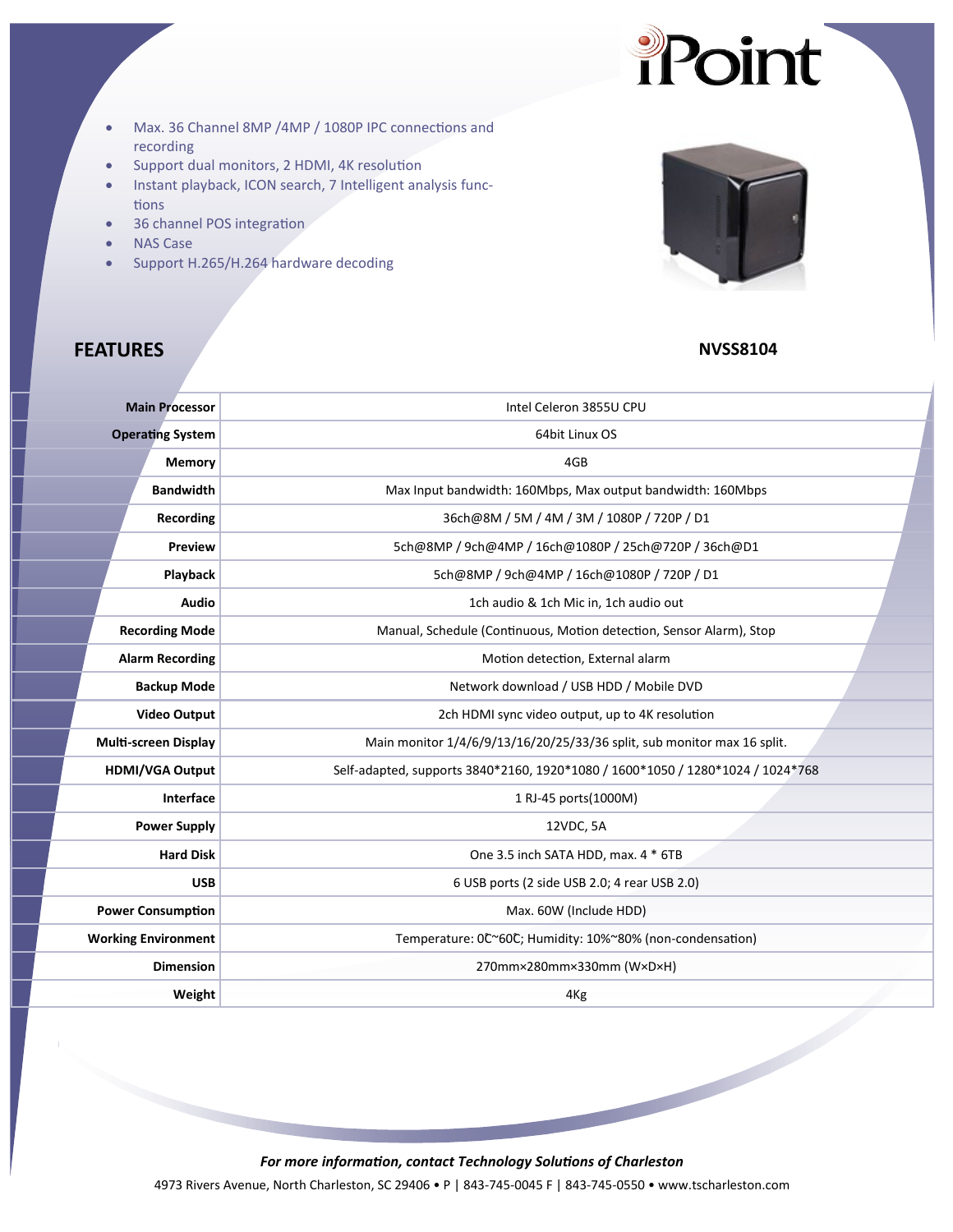

- Support dual monitors, 2 HDMI, 4K resolution
- Instant playback, ICON search, 7 Intelligent analysis functions
- 36 channel POS integration
- Remote Desktop with TeamViewer
- ONVIF 2.3 conformance
- Support H.265 hardware decoding

## **FEATURES NVSS8108M/8308M/8708M**

Point

| <b>Main Processor</b>       | Intel Celeron CPU / Intel core i3 CPU / Intel core i7 CPU                                                                                                               |
|-----------------------------|-------------------------------------------------------------------------------------------------------------------------------------------------------------------------|
| <b>Operating System</b>     | 64bit Linux OS                                                                                                                                                          |
| <b>Memory</b>               | 4GB / 8GB / 16GB                                                                                                                                                        |
| <b>Bandwidth</b>            | 160Mbps / 384Mbps / 512Mbps                                                                                                                                             |
| <b>Recording</b>            | 64ch@8MP or 4MP or 1080P / 128ch@8MP or 4MP or 1080P / 256ch@8MP or 4MP or 1080P                                                                                        |
| Preview                     | 4ch@8MP or 4ch@4MP or 16ch@1080P or 36ch@D1 / 6ch@8MP or 12ch@4MP or 24ch@1080P or 64ch@D1 /<br>12ch@8MP or 24ch@4MP or 48ch@1080P or 128ch@D1                          |
| Playback                    | 4ch@8MP or 8ch@4MP or 16ch@1080P or 36ch@D1/ 6ch@8MP or 12ch@4MP or 16ch@1080P & 720P / 12ch@8MP or<br>16ch@4MP or 16ch@1080P & 720P                                    |
| <b>Audio</b>                | 1ch audio & 1ch Mic in, 1ch audio out                                                                                                                                   |
| <b>Recording Mode</b>       | Manual, Schedule (Continuous, Motion detection, Sensor Alarm), Stop                                                                                                     |
| <b>Alarm Recording</b>      | Motion detection, External alarm                                                                                                                                        |
| <b>Backup Mode</b>          | Network download, USB HDD, Mobile DVD                                                                                                                                   |
| <b>Video Output</b>         | 1ch VGA + 2ch HDMI interface; VGA+HDMI or 2 HDMI output, HDMI support 4K output                                                                                         |
| <b>Multi-screen Display</b> | Main:1, 4, 6, 9, 13, 16, 20, 25, 28, 33, 36, 40, 49, 64, 81, 100, 121, 144 splits; sub:1, 4, 6, 9, 13, 16 split.                                                        |
| <b>HDMI/VGA Output</b>      | 3840*2160(HDMI) or 1920*1080 or 1680*1050 or 1440*900 or 1280*1024 or 1024*768                                                                                          |
| Interface                   | 2 RJ-45 ports(1000M)                                                                                                                                                    |
| Alarm Input                 | 4ch, low level effective, green terminal interface                                                                                                                      |
| <b>Relay Output</b>         | 2ch, Relay contact(1A@24VDC), NO/NC programmable, green terminal interface                                                                                              |
| <b>Power Supply</b>         | 100V-240Vac, 47-63Hz                                                                                                                                                    |
| <b>Hard Disk</b>            | 8 SATA, Max. 10TB for each; Independent HDD rack, support hot swap, RAID storage/16 SATA, Max. 10TB for each; Inde-<br>pendent HDD rack, support hot swap, RAID storage |
| <b>USB</b>                  | 6 USB ports                                                                                                                                                             |
| <b>Power Consumption</b>    | Max.300W (Include HDD)                                                                                                                                                  |
| <b>Working Environment</b>  | Temperature: 0°°60°C; Humidity: 10%~80% (non-condensation)                                                                                                              |
| <b>Dimension</b>            | 550mm×440mm×88mm (W×D×H); 2U case/490mm×440mm×133mm (W×D×H); 3U case                                                                                                    |
| Weight                      | 12Kg                                                                                                                                                                    |
|                             |                                                                                                                                                                         |

*For more information, contact Technology Solutions of Charleston*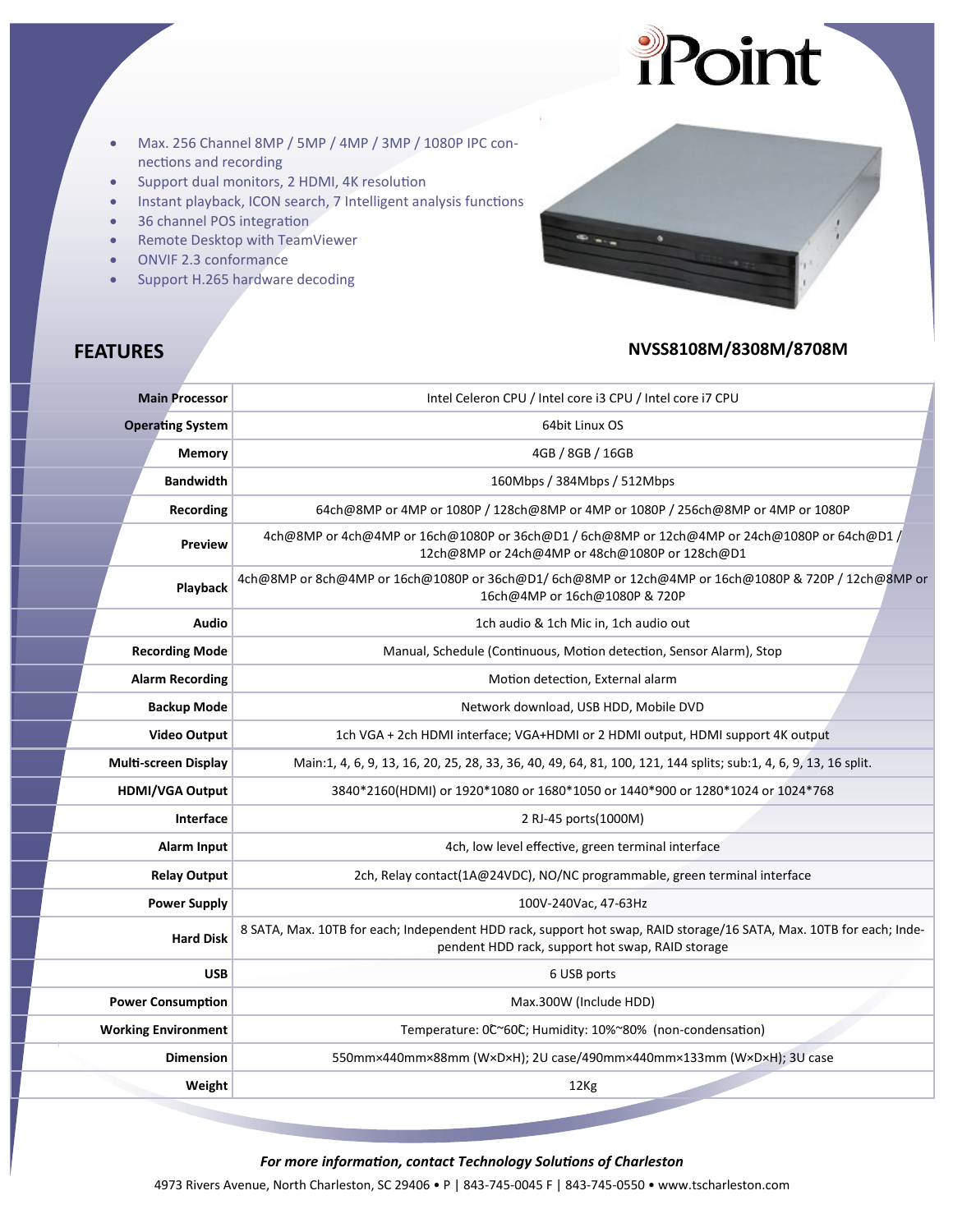# Point

- Max. 256 Channel 8MP / 5MP / 4MP / 3MP / 1080P IPC con‐ nections and recording
- Support 8 Hot Swap Hard Drives
- Instant playback, ICON search, 7 Intelligent analysis functions
- 550W Redundant Power Supply
- Remote Desktop with TeamViewer
- ONVIF 2.3 conformance
- Support H.265 hardware decoding



## **FEATURES NVSS8108/8308/8708**

| <b>Main Processor</b>       | Intel celeron CPU / Intel core i3 CPU / Intel core i7 CPU                                                                                                               |
|-----------------------------|-------------------------------------------------------------------------------------------------------------------------------------------------------------------------|
| <b>Operating System</b>     | 64bit Linux OS                                                                                                                                                          |
| <b>Memory</b>               | 4GB / 8GB / 16GB                                                                                                                                                        |
| <b>Bandwidth</b>            | 160Mbps / 384Mbps / 512Mbps                                                                                                                                             |
| Recording                   | 64ch@8MP or 4MP or 1080P / 128ch@8MP or 4MP or 1080P / 256ch@8MP or 4MP or 1080P                                                                                        |
| <b>Preview</b>              | 4ch@8MP or 4ch@4MP or 16ch@1080P or 36ch@D1 / 6ch@8MP or 12ch@4MP or 24ch@1080P or 64ch@D1 /<br>12ch@8MP or 24ch@4MP or 48ch@1080P or 128ch@D1                          |
| Playback                    | 4ch@8MP or 8ch@4MP or 16ch@1080P or 36ch@D1/6ch@8MP or 12ch@4MP or 16ch@1080P & 720P / 12ch@8MP or<br>16ch@4MP or 16ch@1080P & 720P                                     |
| Audio                       | 1ch audio & 1ch Mic in, 1ch audio out                                                                                                                                   |
| <b>Recording Mode</b>       | Manual, Schedule (Continuous, Motion detection, Sensor Alarm), Stop                                                                                                     |
| <b>Alarm Recording</b>      | Motion detection, External alarm                                                                                                                                        |
| <b>Backup Mode</b>          | Network download, USB HDD, Mobile DVD                                                                                                                                   |
| <b>Video Output</b>         | 1ch VGA + 2ch HDMI interface; VGA+HDMI or 2 HDMI output, HDMI support 4K output                                                                                         |
| <b>Multi-screen Display</b> | Main:1, 4, 6, 9, 13, 16, 20, 25, 28, 33, 36, 40, 49, 64, 81, 100, 121, 144 split; sub:1, 4, 6, 9, 13, 16 split.                                                         |
| <b>HDMI/VGA Output</b>      | 3840*2160(HDMI) or 1920*1080 or 1680*1050 or 1440*900 or 1280*1024 or 1024*768                                                                                          |
| Interface                   | 2 RJ-45 ports(1000M)                                                                                                                                                    |
| Alarm Input                 | 4ch, low level effective, green terminal interface                                                                                                                      |
| <b>Relay Output</b>         | 2ch, Relay contact(1A@24VDC), NO/NC programmable, green terminal interface                                                                                              |
| <b>Power Supply</b>         | 100V-240Vac, 47-63Hz                                                                                                                                                    |
| <b>Hard Disk</b>            | 8 SATA, Max. 10TB for each; Independent HDD rack, support hot swap, RAID storage/16 SATA, Max. 10TB for each; Inde-<br>pendent HDD rack, support hot swap, RAID storage |
| <b>USB</b>                  | 6 USB ports                                                                                                                                                             |
| <b>Power Consumption</b>    | 550W Redundancy power                                                                                                                                                   |
| <b>Working Environment</b>  | Temperature: 0°C60°C; Humidity: 10%~80% (non-condensation)                                                                                                              |
| <b>Dimension</b>            | 550mm×440mm×88mm (W×D×H);                                                                                                                                               |
| Weight                      | 15Kg                                                                                                                                                                    |

*For more information, contact Technology Solutions of Charleston*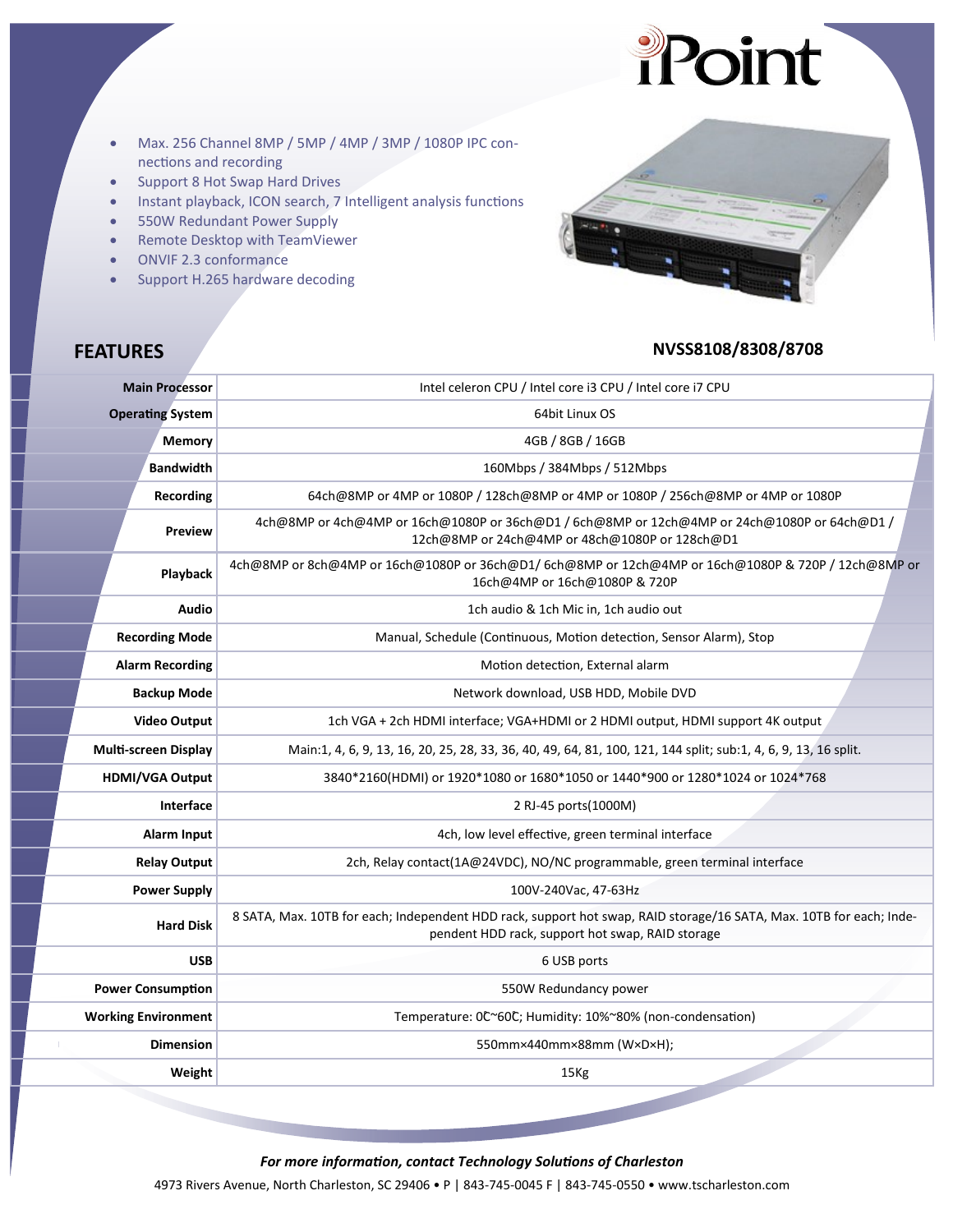

- Max. 256 Channel 8MP/5MP/4MP/3MP/1080P IPC connection
- Instant playback, ICON search, 7 Intelligent analysis functions
- 64 channel POS integration
- Support H.264/H.265 hardware GPU decode
- Support P2P function,
- Support software RAID5, RAID6 storage
- Support hardware watchdog

# **FEATURES** NVSS 8116M/8316/8716

| <b>Main Processor</b>   |                             | Intel Celeron CPU / Intel core i3 CPU / Intel core i7 CPU                                                                                      |
|-------------------------|-----------------------------|------------------------------------------------------------------------------------------------------------------------------------------------|
| <b>Operating System</b> |                             | 64bit Linux OS                                                                                                                                 |
|                         | <b>Memory</b>               | 4GB / 8GB / 16GB                                                                                                                               |
|                         | <b>Bandwidth</b>            | 160Mbps / 384Mbps / 512Mbps                                                                                                                    |
|                         | Recording                   | 64ch@8MP or 4MP or 1080P / 128ch@8MP or 4MP or 1080P / 256ch@8MP or 4MP or 1080P                                                               |
|                         | Preview                     | 4ch@8MP or 16ch@4MP or 9ch@1080P or 36ch@D1 / 6ch@8MP or 12ch@4MP or 24ch@1080P or 64ch@D1 /<br>12ch@8MP or 24ch@4MP or 48ch@1080P or 128ch@D1 |
|                         | Playback                    | 4ch@8MP or 8ch@4MP or 16ch@1080P & 720P / 6ch@8MP or 12ch@4MP or 16ch@1080P & 720P / 12ch@8MP or<br>16ch@4MP or 16ch@1080P & 720P              |
|                         | <b>Audio</b>                | 1ch audio & 1ch Mic in, 1ch audio out                                                                                                          |
|                         | <b>Recording Mode</b>       | Manual, Schedule (Continuous, Motion detection, Sensor Alarm), Stop                                                                            |
|                         | <b>Alarm Recording</b>      | Motion detection, External alarm                                                                                                               |
|                         | <b>Backup Mode</b>          | Network download, USB HDD, Mobile DVD                                                                                                          |
|                         | <b>Video Output</b>         | 1ch VGA + 2ch HDMI interface; VGA+HDMI or 2 HDMI output, HDMI support 4K output                                                                |
|                         | <b>Multi-screen Display</b> | Main:1, 4, 6, 9, 13, 16, 20, 25, 28, 33, 36, 40, 49, 64, 81, 100, 121, 144 splits; sub:1, 4, 6, 9, 13, 16 split.                               |
|                         | <b>HDMI/VGA Output</b>      | 3840*2160(HDMI) or 1920*1080 or 1680*1050 or 1440*900 or 1280*1024 or 1024*768                                                                 |
|                         | Interface                   | 2 RJ-45 ports(1000M)                                                                                                                           |
|                         | Alarm Input                 | 4ch, low level effective, green terminal interface                                                                                             |
|                         | <b>Relay Output</b>         | 2ch, Relay contact(1A@24VDC), NO/NC programmable, green terminal interface                                                                     |
|                         | <b>Power Supply</b>         | 100V-240Vac, 47-63Hz                                                                                                                           |
|                         | <b>Hard Disk</b>            | 16 SATA, 10TB for each; RAID5, RAID6.                                                                                                          |
|                         | <b>USB</b>                  | 6 USB ports                                                                                                                                    |
|                         | <b>Power Consumption</b>    | Max. 500W (Include HDD)/Max. 800W (Include HDD)                                                                                                |
|                         | <b>Working Environment</b>  | Temperature: 0°C60°C; Humidity: 10%~80% (non-condensation)                                                                                     |
|                         | <b>Dimension</b>            | 490mm×440mm×133mm (W×D×H); 3U case                                                                                                             |
|                         | Weight                      | 16 <sub>Kg</sub>                                                                                                                               |
|                         |                             |                                                                                                                                                |

*For more information, contact Technology Solutions of Charleston*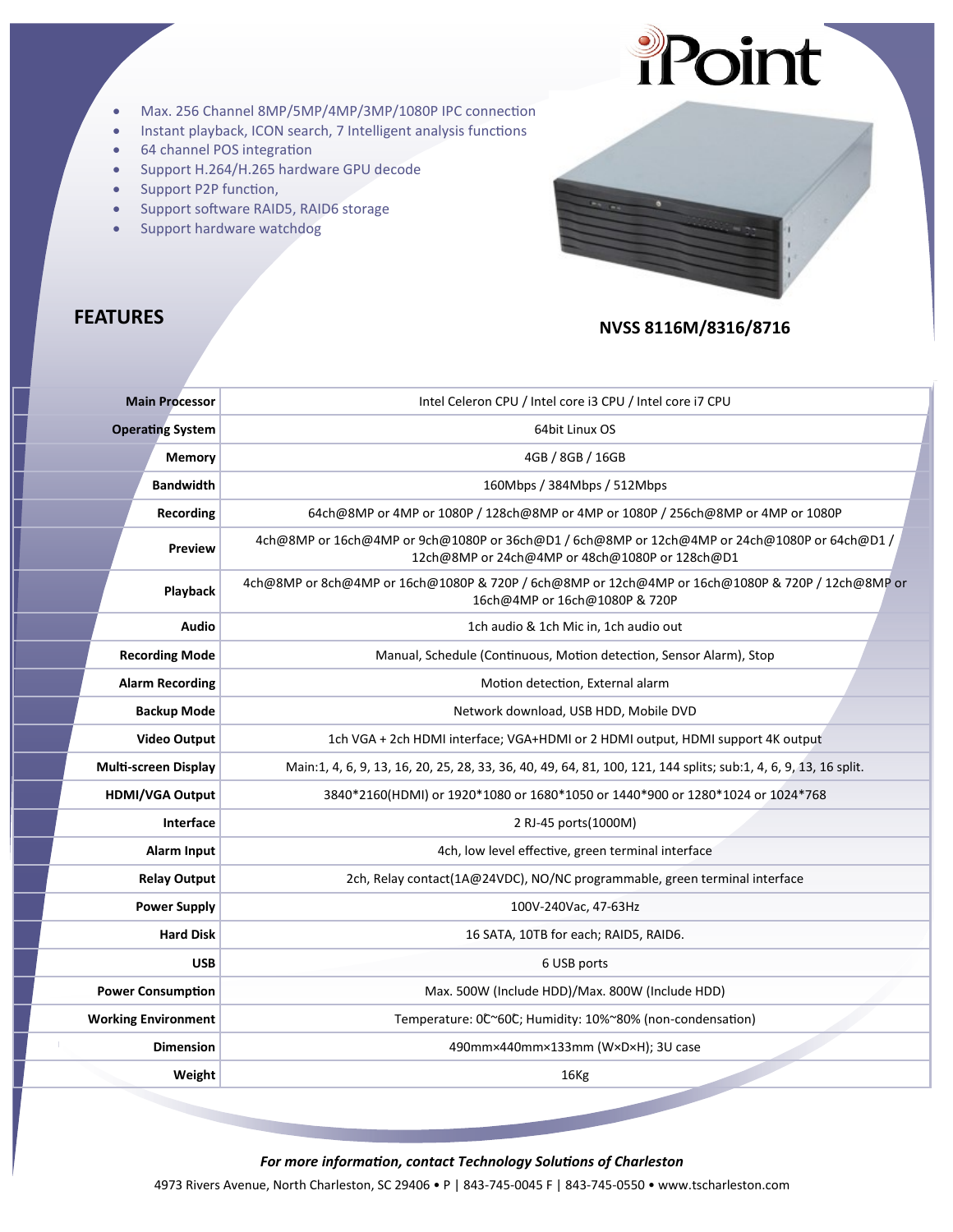

- Max. 256 Channel 8MP/5MP/4MP/3MP/1080P IPC connection
- Supports 16 Hot Swap Hard Drives
- 64 channel POS integration
- Support H.264/H.265 hardware GPU decode
- Support P2P function,
- Support software RAID5, RAID6 storage
- Support hardware watchdog



# **FEATURES** NVSS 8116/8316/8716

|                     | <b>Main Processor</b>      | Intel celeron CPU / Intel core i3 CPU / Intel core i7 CPU                                                                                      |
|---------------------|----------------------------|------------------------------------------------------------------------------------------------------------------------------------------------|
|                     | <b>Operating System</b>    | 64bit Linux OS                                                                                                                                 |
|                     | <b>Memory</b>              | 4GB / 8GB / 16GB                                                                                                                               |
|                     | <b>Bandwidth</b>           | 160Mbps / 384Mbps / 512Mbps                                                                                                                    |
|                     | <b>Recording</b>           | 64ch@8MP or 4MP or 1080P / 128ch@8MP or 4MP or 1080P / 256ch@8MP or 4MP or 1080P                                                               |
|                     | <b>Preview</b>             | 4ch@8MP or 16ch@4MP or 9ch@1080P or 36ch@D1 / 6ch@8MP or 12ch@4MP or 24ch@1080P or 64ch@D1 / 12ch@8MP or<br>24ch@4MP or 48ch@1080P or 128ch@D1 |
|                     | Playback                   | 4ch@8MP or 8ch@4MP or 16ch@1080P & 720P / 6ch@8MP or 12ch@4MP or 16ch@1080P & 720P / 12ch@8MP or<br>16ch@4MP or 16ch@1080P & 720P              |
|                     | Audio                      | 1ch audio & 1ch Mic in, 1ch audio out                                                                                                          |
|                     | <b>Recording Mode</b>      | Manual, Schedule (Continuous, Motion detection, Sensor Alarm), Stop                                                                            |
|                     | <b>Alarm Recording</b>     | Motion detection, External alarm                                                                                                               |
|                     | <b>Backup Mode</b>         | Network download, USB HDD, Mobile DVD                                                                                                          |
|                     | <b>Video Output</b>        | 1ch VGA + 2ch HDMI interface; VGA+HDMI or 2 HDMI output, HDMI support 4K output                                                                |
|                     | Multi-screen Display       | Main:1, 4, 6, 9, 13, 16, 20, 25, 28, 33, 36, 40, 49, 64, 81, 100, 121, 144 split; sub:1, 4, 6, 9, 13, 16 split.                                |
|                     | HDMI/VGA Output            | 3840*2160(HDMI) or 1920*1080 or 1680*1050 or 1440*900 or 1280*1024 or 1024*768                                                                 |
|                     | Interface                  | 2 RJ-45 ports(1000M)                                                                                                                           |
|                     | Alarm Input                | 4ch, low level effective, green terminal interface                                                                                             |
|                     | <b>Relay Output</b>        | 2ch, Relay contact(1A@24VDC), NO/NC programmable, green terminal interface                                                                     |
| <b>Power Supply</b> |                            | 100V-240Vac, 47-63Hz                                                                                                                           |
| <b>Hard Disk</b>    |                            | 16 SATA, 10TB for each; RAID5, RAID6.                                                                                                          |
|                     | <b>USB</b>                 | 6USB ports                                                                                                                                     |
|                     | <b>Power Consumption</b>   | 800W Redundancy power                                                                                                                          |
|                     | <b>Working Environment</b> | Temperature: 0C~60C; Humidity: 10%~80% (non-condensation)                                                                                      |
|                     | <b>Dimension</b>           | 550mm×440mm×133mm                                                                                                                              |
|                     | Weight                     | 18Kg                                                                                                                                           |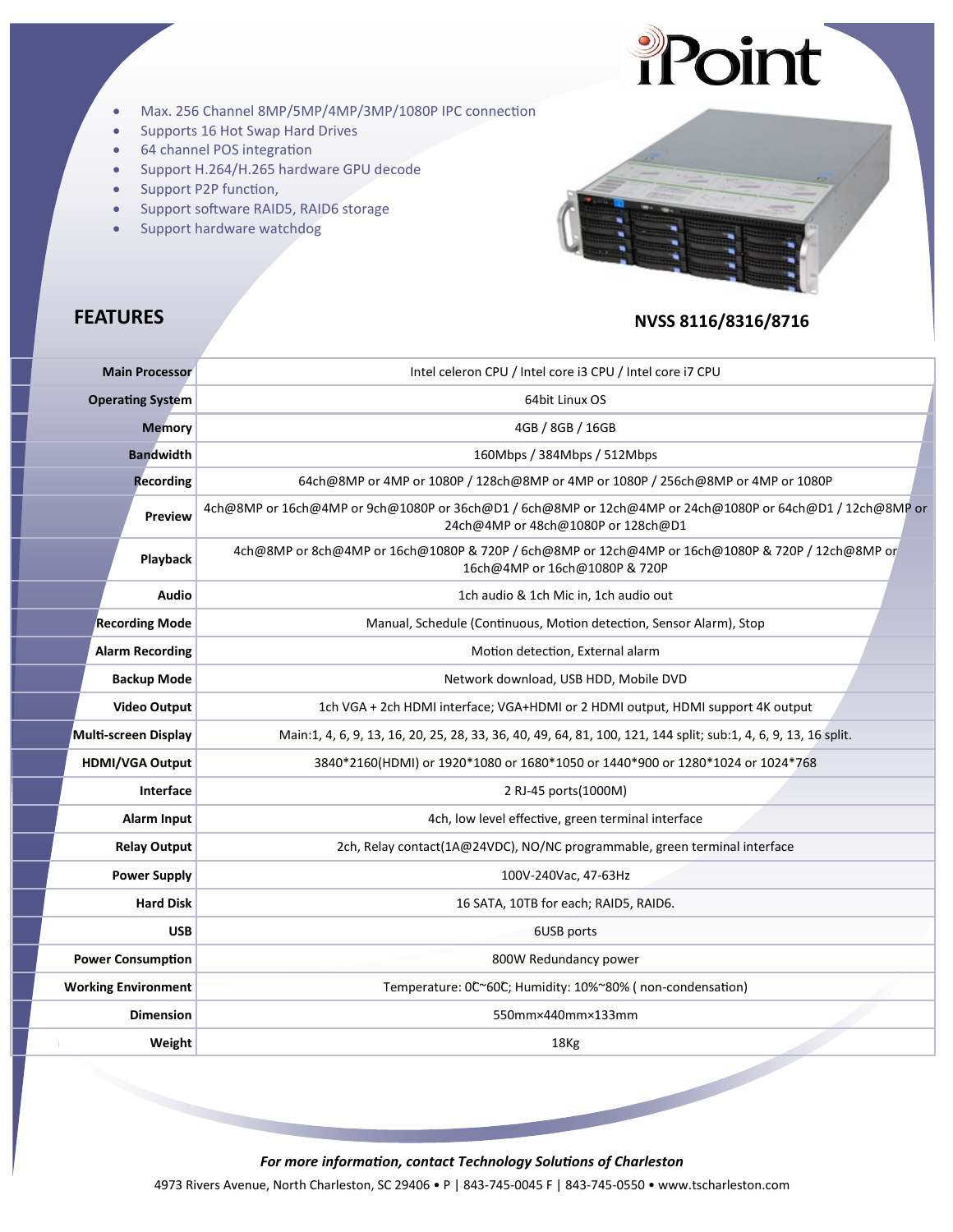

- Max. 256 Channel 8MP/5MP/4MP/3MP/1080P IPC connection
- Instant playback, ICON search, 7 Intelligent analysis functions
- 64 channel POS integration
- Support H.264/H.265 hardware GPU decode
- Support P2P function,
- Support software RAID5, RAID6 storage
- Support hardware watchdog



# **FEATURES** NVSS 8324/8724

| Intel core i3 CPU / Intel core i7 CPU                                                                           |
|-----------------------------------------------------------------------------------------------------------------|
| 64bit Linux OS                                                                                                  |
| 8GB / 16GB                                                                                                      |
| 384Mbps / 512Mbps                                                                                               |
| 64ch@8MP or 4MP or 1080P / 128ch@8MP or 4MP or 1080P                                                            |
| 6ch@8MP or 12ch@4MP or 24ch@1080P or 64ch@D1 / 12ch@8MP or 24ch@4MP or 48ch@1080P or 128ch@D1                   |
| 6ch@8MP or 12ch@4MP or 24ch@1080P & 720P / 12ch@8MP or 16ch@4MP or 16ch@1080P & 720P                            |
| 1ch audio & 1ch Mic in, 1ch audio out                                                                           |
| Manual, Schedule (Continuous, Motion detection, Sensor Alarm), Stop                                             |
| Motion detection, External alarm                                                                                |
| Network download, USB HDD, Mobile DVD                                                                           |
| 1ch VGA + 2ch HDMI interface; VGA+HDMI or 2 HDMI output, HDMI support 4K output                                 |
| Main:1, 4, 6, 9, 13, 16, 20, 25, 28, 33, 36, 40, 49, 64, 81, 100, 121, 144 split; sub:1, 4, 6, 9, 13, 16 split. |
| 3840*2160(HDMI) or 1920*1080 or 1680*1050 or 1440*900 or 1280*1024 or 1024*768                                  |
| 2 RJ-45 ports(1000M)                                                                                            |
| 4ch, low level effective, green terminal interface                                                              |
| 2ch, Relay contact(1A@24VDC), NO/NC programmable, green terminal interface                                      |
| 100V-240Vac, 47-63Hz                                                                                            |
| 24 SATA, Max. 10TB for each; Independent HDD rack, support hot swap, RAID storage                               |
| 6 USB ports                                                                                                     |
| Max. 800W (Include HDD)                                                                                         |
| Temperature: 0°C60°C; Humidity: 10%~80% (non-condensation)                                                      |
| 650mm×440mm×176mm (W×D×H); 4U case                                                                              |
| 28Kg                                                                                                            |
|                                                                                                                 |

*For more information, contact Technology Solutions of Charleston*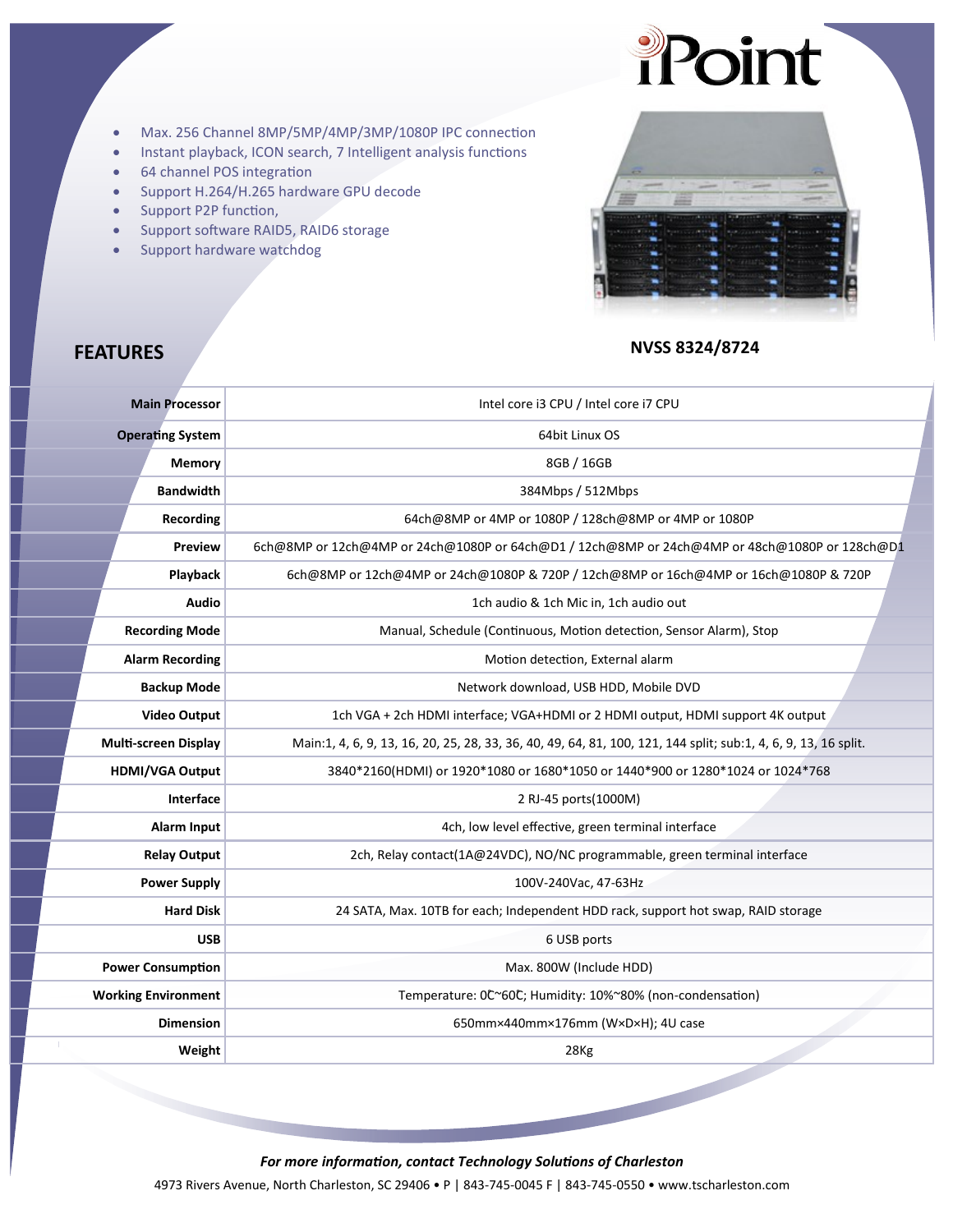

# Max. Manage 36 Servers NVSS / DVR / NVR. **Linux Client Management System**

- 
- Support dual monitors, 2 HDMI, 4K resolution.
- **Support Emap function display in same monitor** or second monitor.
- Support H.265 hardware decoding.
- Support hardware Watchdog function
- Remote Desktop with TeamViewer.



# **FEATURES NVMS 8100**

| <b>Processor</b>                | Intel Celeron 3855U CPU                                                                |
|---------------------------------|----------------------------------------------------------------------------------------|
| <b>Operating System</b>         | 64bit Linux OS                                                                         |
| <b>Memory</b>                   | 4GB                                                                                    |
| <b>Supported Devices</b>        | Hikvision, Dahua, Xiongmai, iPoint including iPoint DVR / NVR / HCVR / HDTVR           |
| <b>Video Output</b>             | 2ch HDMI sync video output, up to 4K resolution                                        |
| <b>Display Split</b>            | 1/4/6/9/13/16/20/25/36/40/49/64 splits                                                 |
| <b>Output Resolution</b>        | Self-adaption, supports 3840*2160, 1920*1080 / 1600*1050 / 1280*1024 / 1024*768        |
| <b>Tour Display</b>             | 64 Display groups with sequence supported                                              |
| Video type                      | H.265 / H.264                                                                          |
| <b>Decoding ability</b>         | 5-ch@8MP, 9-ch@4MP, 16-ch@1080P, 25-ch@720P, 40-ch@D1, 64-ch@half-D1                   |
| <b>Remote-Playback Function</b> | Simultaneous play, single frame, Icon Search, Record mode filter, Backup, Grab picture |
| <b>USB</b>                      | 6 USB ports                                                                            |
| <b>Ethernet</b>                 | $1 * 1000$ Mbps RJ45 ports                                                             |
| <b>Power Supply</b>             | 100V~240V,47~63Hz                                                                      |
| <b>Power Consumption</b>        | Max. 60W                                                                               |
| <b>Working Environment</b>      | Temperature: 0°C60°C; Humidity: 10%~80% (non-condensation)                             |
| <b>Dimension</b>                | 225mm×200mm×60mm (W×D×H); mini case                                                    |
| Weight                          | 2 <sub>Kg</sub>                                                                        |